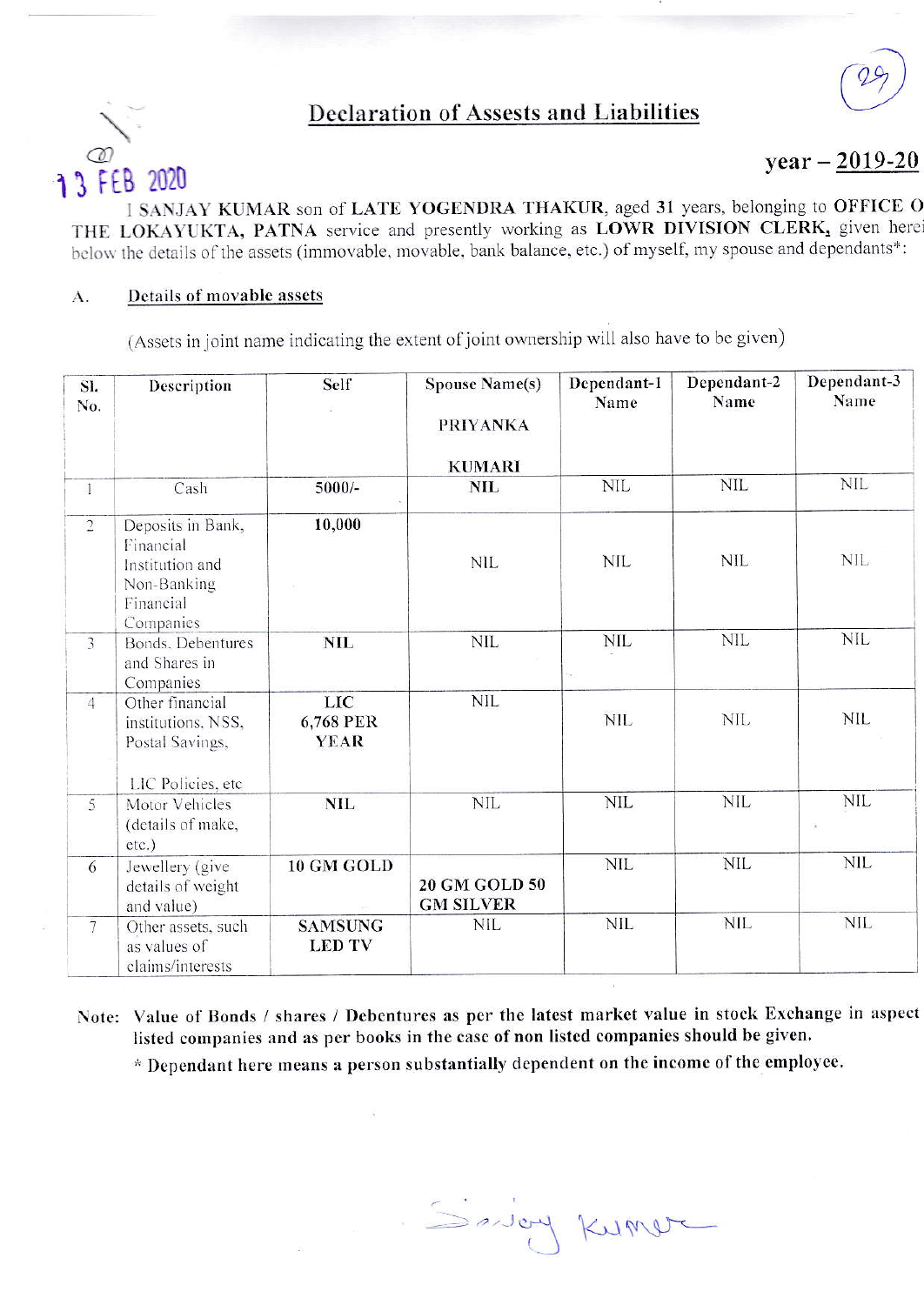[Note: Properties in joint ownership indicating the extent of joint ownership will also have to be

28

| 2 Name     | 3 Name                                 |
|------------|----------------------------------------|
|            |                                        |
| <b>NIL</b> | NIL.                                   |
|            |                                        |
|            |                                        |
|            |                                        |
|            |                                        |
|            | <b>NIL</b>                             |
|            |                                        |
|            |                                        |
|            |                                        |
|            |                                        |
|            |                                        |
| <b>NIL</b> | <b>NIL</b>                             |
|            |                                        |
|            |                                        |
|            |                                        |
|            |                                        |
|            | <b>NIL</b>                             |
|            |                                        |
|            |                                        |
|            |                                        |
|            |                                        |
|            | <b>NIL</b>                             |
|            |                                        |
|            |                                        |
|            | <b>NIL</b><br><b>NIL</b><br><b>NIL</b> |

I give herein below the details of my liabilities / overdue to public financial institutions and government dues:- $(2)$ [Note : Please give separate details for each item]

| SI.<br>No. | Description                                                                                             | Name & address of Bank / Financial Institutions(s) /<br>Department (s) | Amount outstanding as<br>00 |
|------------|---------------------------------------------------------------------------------------------------------|------------------------------------------------------------------------|-----------------------------|
| (a)        | (i) Loans from Banks<br>(ii) Loans from financial institutions                                          | Home credit-52,716 per year                                            | nil                         |
|            | (iii) Government Dues:                                                                                  | indiabulls -37,908 per year<br>NIL                                     | <b>NIL</b>                  |
|            | (a) dues to department dealing with<br>government accommodation<br>(b) dues to departments dealing with | <b>NIL</b>                                                             | <b>NIL</b>                  |
|            | supply of water<br>(c) dues to departments dealing with                                                 | <b>NIL</b>                                                             | <b>NIL</b><br><b>NIL</b>    |
|            | supply of electricity<br>(d) dues to departments dealing with<br>telephones                             | <b>NIL</b><br><b>NIL</b>                                               | NIL                         |
|            | (e) dues to departments dealing with<br>government transport (including<br>aircraft and helicopters)    |                                                                        | NIL                         |
| (b)        | (f) Other dues, if any<br>(i) Income Tax including surcharge                                            | NIL<br>BJXPK6270P                                                      | NIL                         |
|            | [Also indicate the assessment year upto<br>which Income Tax Return field. Give                          |                                                                        |                             |

Say'enf Kumon